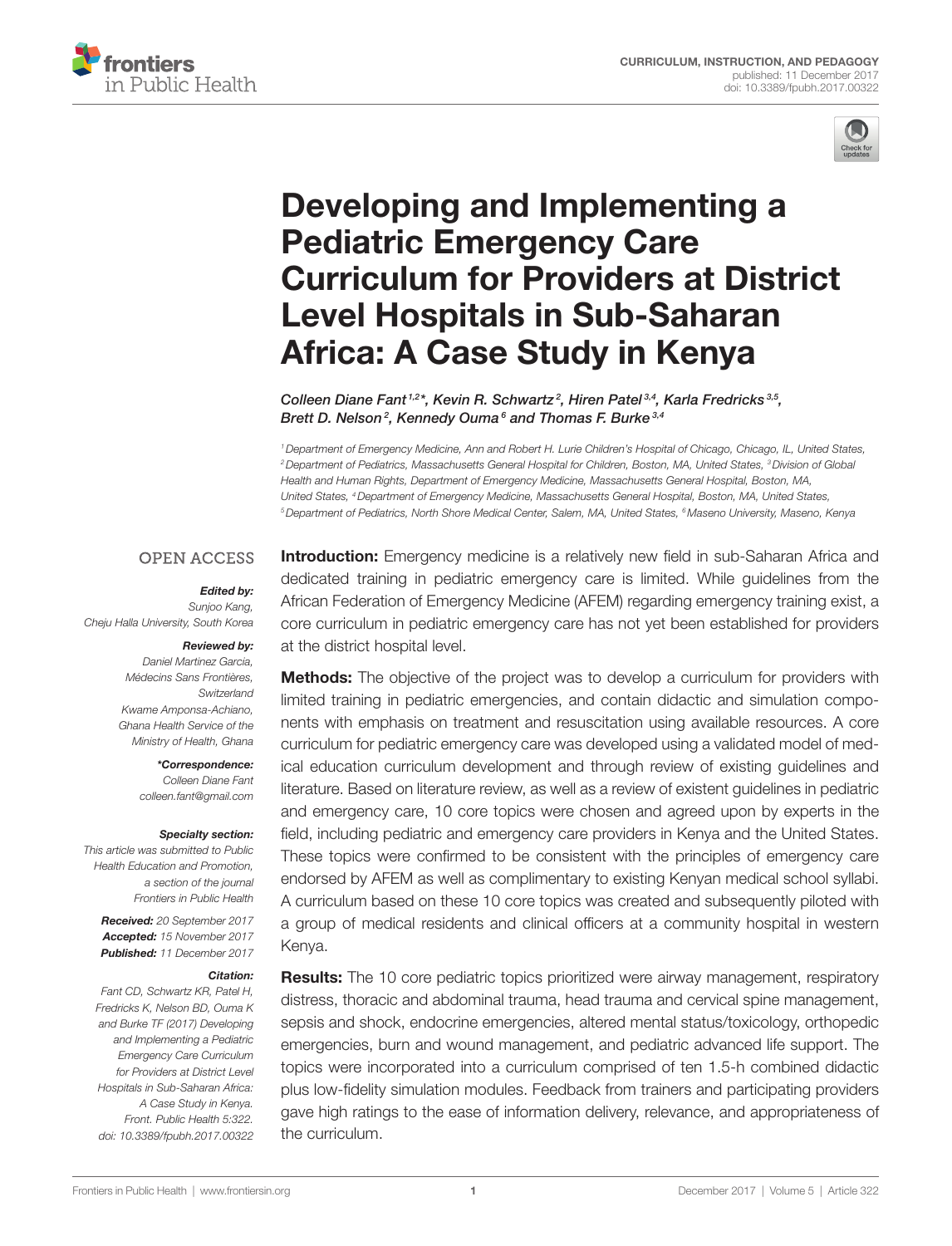**Conclusion:** We present here a core curriculum in pediatric emergency care for district hospital level providers in Kenya which can be used as a framework for further development and implementation of training programs throughout sub-Saharan Africa.

Keywords: pediatric emergency medicine, pediatric emergency care, low-income, rural, sub-Saharan Africa, Kenya, curriculum

# INTRODUCTION

Emergency medicine (EM) is a relatively new field in sub-Saharan Africa. Despite the region's high burden of disease from acute illness, the EM model of care is still in its nascence, as is specific training in this field  $(1-4)$  $(1-4)$  $(1-4)$ . The first EM postgraduate training for physicians was developed in South Africa at the University of Cape Town in 2004 ([1](#page-5-0)). Since then, similar programs have been implemented in Botswana, Rwanda, Ethiopia, Tanzania, and Ghana [\(2,](#page-5-2) [5](#page-5-3), [6](#page-6-3)). However, to date, dedicated postgraduate training in the field of pediatric emergency medicine (PEM) is not available in sub-Saharan Africa [\(7\)](#page-6-4). While training in pediatric emergencies is included as part of pediatric training or EM training, a dedicated curriculum focused on the core knowledge and skills requisite to the practice of emergency pediatric care in the district hospital setting does not exist.

Approximately 25% of pediatric patients presenting to rural and urban health facilities in Africa have a high acuity disease ([8](#page-6-5)). Several studies demonstrate that a majority of causes of morbidity and mortality could likely be reduced by more effective emergency care ([5](#page-5-3), [8,](#page-6-5) [9\)](#page-6-6). As such, improvements to pediatric emergency care have the potential to impact in-hospital mortality significantly. Current efforts to improve the care for acutely ill adults and children have focused on prehospital care systems, the development of emergency triage and stabilization facilities, community health worker programs, increased medical capacity with nurses and mid-level providers, and physician training ([2](#page-5-2), [9](#page-6-6)). Training for mid-level and non-EM physician providers in the specifics of pediatric emergency care is one aspect of these efforts which has not been well standardized.

While EM postgraduate training opportunities are growing in Africa, the majority of emergency care is still provided by physicians and mid-level practitioners with no formal EM training and little pediatric specific training ([5](#page-5-3), [9](#page-6-6), [10](#page-6-7)). In Kenya, there are very few physicians with formal training in EM. There is currently no postgraduate training in EM available in Kenya for physicians, though several are in development. Most emergency care in Kenya is provided by clinical officers who do not have specialized qualification or certificates in EM ([11\)](#page-6-8). Kenya is a lower middle income country with an under-five mortality rate of 73 per 1,000 children (2012) an infant mortality rate of 49 per 1,000 (2012), and a prevalence of moderate or severely underweight at 16.1% of children under 5 years of age (2012) ([12\)](#page-6-0). Most inpatient hospital mortality occurs within 24–48 h of admission, and 80% of child mortality has been attributed to few and treatable causes including infection, malnutrition, and newborn etiologies [\(13](#page-6-1)). The disproportionate burden of acute childhood illness in Kenya, coupled with a lack of providers with specific training in pediatric emergency care at the district hospital level, highlights the need for an established standardized curriculum in this area to train physician and non-physician providers working in the field. Several Kenyan universities have begun to recognize the gap in EM training and develop programs. At Maseno University in Kenya a new residency program in Family and Emergency Medicine was established in 2014 as a partnership between Maseno and the Massachusetts General Hospital (MGH) Center for Global Health and Human Rights. The launch of this new partnership provided a unique opportunity to focus on one critical aspect of EM training; pediatric emergency care. We present here the development of a core curriculum for training in pediatric emergency care at a district level hospital.

# METHODS

### Framework

To guide the development of this curriculum, the model of curriculum development for medical education was used (Appendix A) [\(14\)](#page-6-2).

### Learning Environment

The targeted learners for this curriculum were all current clinicians at Sagam Community Hospital (SCH) affiliated with Maseno University School of Medicine. At the time of curriculum development there were three Kenyan residents in the FEM program and four clinical officers working in the emergency department at SCH. Both residents and Clinical Officers had a minimum of 2 years of clinical experience as general health care providers. All residents hold an MBBS from a Kenyan medical school and had previously completed an internship. All clinical officers held a Diploma in Clinical Medicine from a Kenyan Medical Training College.

The setting for the implementation of the curriculum was SCH in western Kenya. The hospital is one of the primary teaching sites for a 4-year FEM residency program. At the hospital, a dedicated emergency department with pediatric resuscitation capabilities was established in April 2015. A shipping container on the hospital grounds serves as the classroom for educational activities with a small area for practicing of clinical skills and scenarios with a pediatric and newborn size mannequin. A full medical simulation center is currently under construction at SCH.

**Abbreviations:** AFEM, African Federation of Emergency Medicine; EM, emergency medicine; ETAT, emergency triage, assessment, and treatment; FEM, family and emergency medicine; IFEM, International Federation of Emergency Medicine; MGH, Massachusetts General Hospital; OSCE, observed structured clinical exam; PEM, pediatric emergency medicine.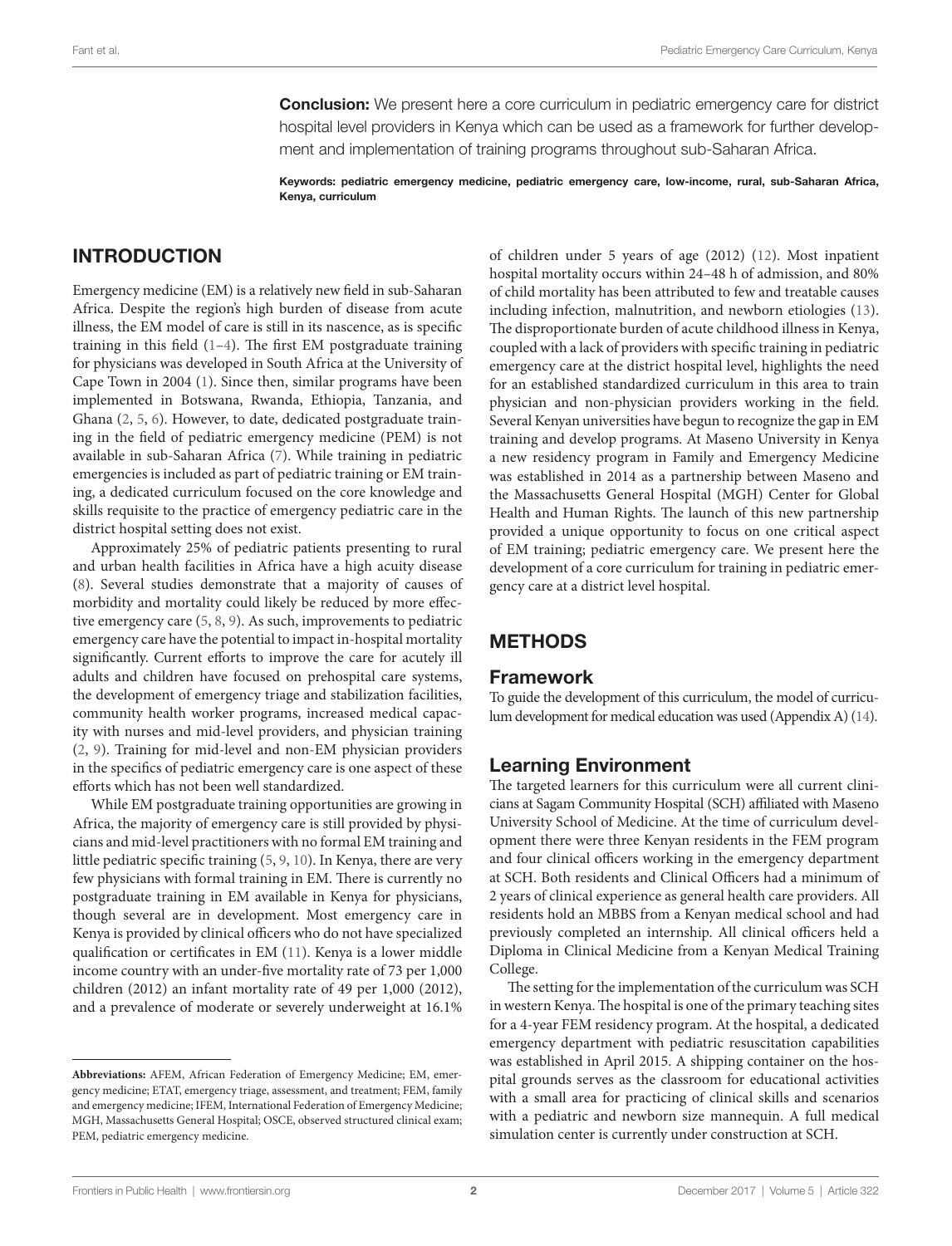# Educational Standards

For both the general and targeted needs assessment, in addition to work with the partnership between MGH and Maseno, a literature review was performed to identify current educational strategies in sub-Saharan Africa and internationally and identify best practices.

In order to identify standards and competencies to be addressed in the curriculum, a review was performed to identify literature relevant to pediatric emergency care. A PubMed search was conducted using the search terms: "international pediatric emergency medicine," "pediatric emergency medicine education," "global health and pediatric education," "international emergency medicine," and "global health and emergency medicine education." In addition to the literature identified through PubMed, known existing guidelines for the care of acutely ill pediatric patients in high, middle and low-income countries were reviewed. These sources included: the American Board of Pediatrics core competency list for PEM ([15\)](#page-6-9), consensus statements from the African Federation of Emergency Medicine (AFEM) ([2](#page-5-2)), the AFEM Handbook of Acute and Emergency Care ([16\)](#page-6-10), guidelines and training resources from the World Health Organization [\(17\)](#page-6-11) [including the training manuals for the emergency triage, assessment, and treatment (ETAT) ([18\)](#page-6-12) and ETAT+] [\(13](#page-6-1)), the Kenyan Basic Pediatric Protocols [\(19\)](#page-6-13), the International Federation for Emergency Medicine (IFEM)'s curriculum for medical students [\(20](#page-6-14)), existing curricula from an EM program in Liberia [\(21](#page-6-15), [22](#page-6-16)), and the 2012 International Standards of Care for Children in Emergency Departments published by IFEM [\(23](#page-6-17)).

Based on the initial literature and guideline review, a tentative list of 15 core topics was developed and reviewed by a panel of multiple experts and potential stakeholders. Participants included specialists in pediatrics and EM as well as US-trained pediatric and PEM providers with significant experience working at multiple training sites in resource-limited settings. These topics were then electronically presented to members of AFEM as well as Kenyan physicians specialized in EM, Pediatrics, or Family Medicine. Topics were compared to and designed to be complimentary to the existing syllabus for the Maseno University School of Medicine program. Feedback was incorporated to determine the final list of 10 topics comprising the core curriculum.

For each of the subtopics, additional literature review was performed to ensure that evidence-based practices were being taught and to complement the information used to derive the overall curriculum. To address discrepancies between the existing guidelines, resources such as ETAT/ETAT+ and AFEM that were specifically created for clinical practice in sub-Saharan Africa were given more weight than international or American practices. Additionally, resources that had the most relevance to practice limitations at SCH were prioritized in creating the didactic portions of the subtopics.

### Curriculum Goals and Objectives

The goal of the curriculum was to develop a standardized set of topics in pediatric emergency care for the training of providers at district level hospitals. Objectives included the development and implementation of topic-based modules that contained didactic

lectures and lo-fidelity simulation experience in areas of pediatric emergency care that are both common and rare, with emphasis on treatment and resuscitation using available resources.

### Educational Format

The curriculum consisted of ten 1.5-h combined didactic/case simulation modules. Modules were created by US pediatric residents at MGH with oversight by EM and Pediatric faculty in the US and Kenya. The content and learning objectives of each module were adapted to include the specific treatment modalities available at a rural district level hospital in Kenya as well as resources available at larger, urban referral hospitals to prepare the learners for additional practice environments. The modules were led by different US-trained educators from MGH from the Department of Global Health and Human Rights who work at SCH in a long-term capacity.

This curriculum was then piloted with participating clinical officers and FEM residents at SCH. The 10 modules of the curriculum were taught to three Kenyan FEM residents and four clinical officers during their weekly established didactic time from June 2015 through January 2016. The curriculum was integrated into the overall longitudinal residency education rather than given as an intensive course of several days in order to utilize existing time set aside for education and minimize taking the trainees away from patient care. Modules that included simulation cases were held immediately following didactic portions, using a pediatric mannequin and relevant medical supplies borrowed from the active emergency department. Following each module, structured written and verbal feedback on content and perceptions of the lesson was collected from the participants and facilitators.

# RESULTS

The PubMed search resulted in 75 articles. Fifteen of these were excluded based on title. The remaining 60 articles were then reviewed by abstract and title, with 23 deemed relevant by two authors (Colleen Diane Fant and Kevin R. Schwartz) and subsequently reviewed in full.

The topics constituting the core curriculum, derived from the literature review, guideline review, and expert consensus, are listed in **[Table 1](#page-2-0)**.

Table 2 details the syllabus outline used for each of the 10 curriculum modules. Each module either integrates multiple

<span id="page-2-0"></span>TABLE 1 | Core topics in pediatric emergency care.

Core topics in pediatric emergency care

Pediatric airway management Respiratory distress in the child Pediatric thoracic and abdominal trauma Pediatric head trauma and cervical spine management Pediatric sepsis and shock Pediatric endocrine emergencies Pediatric altered mental status and toxicology Pediatric orthopedic emergencies Burn and wound management Pediatric advanced life support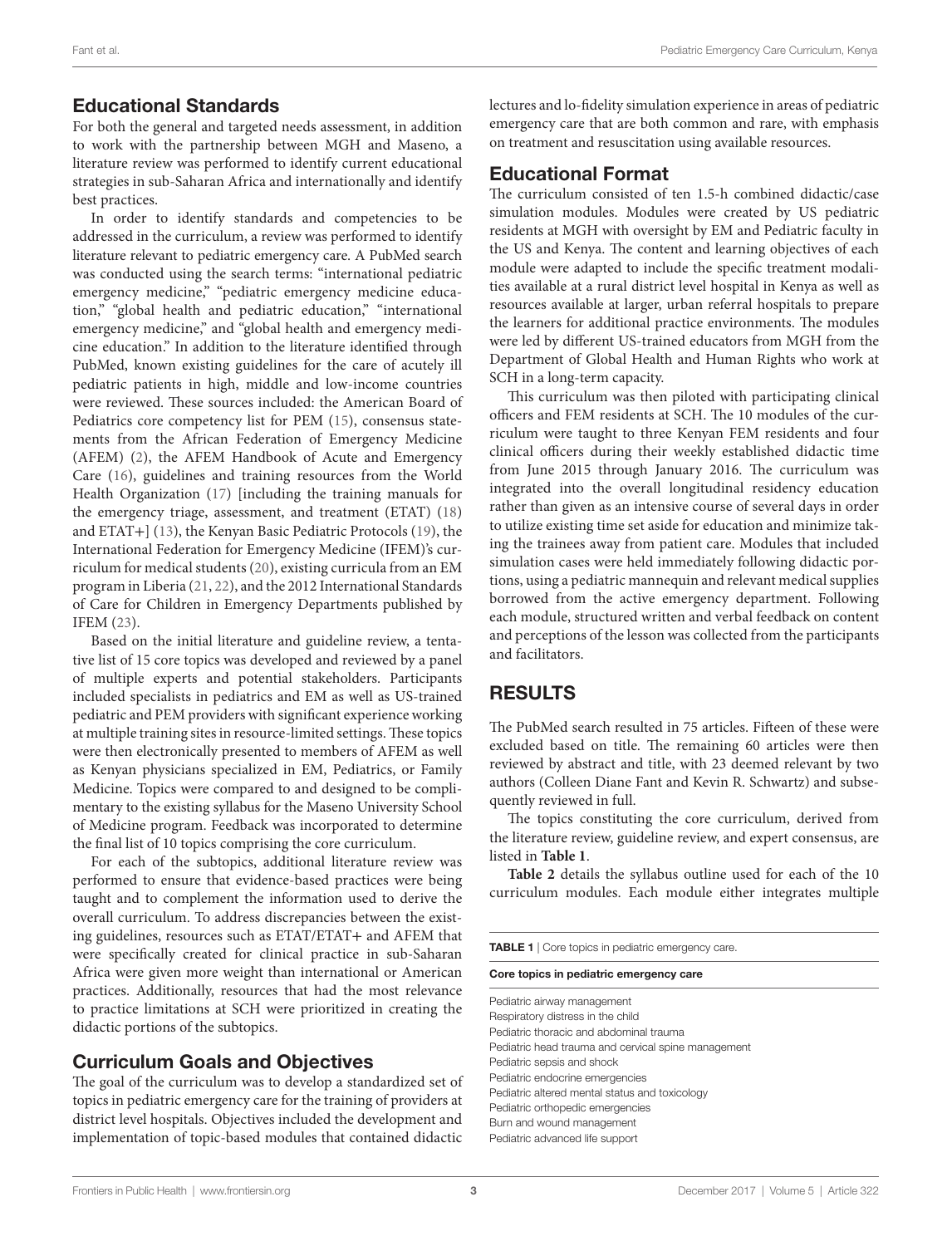#### <span id="page-3-0"></span>TABLE 2 | Syllabus.

#### Module 1: Pediatric Airway Management

#### 1. ABCs

- 2. Manual airway management
	- a. Anatomic considerations
	- b. Technique for jaw thrust and chin lift
	- c. Management of choking
- 3. Oxygen delivery systems
	- a. Nasal cannula
	- b. Non-rebreather mask
	- c. CPAP/bubble CPAP
	- d. Ambu bag
- 4. Airway adjuncts
	- a. Nasopharyngeal airway
	- b. Oropharyngeal airway
	- c. Intubation and indications
- 5. Rapid Sequence Intubation (RSI)
- a. Medications and dosing
- b. Resource specific considerations
- 6. Interactive case presentation
- a. 3-year-old female with foreign body in airway
- 7. Mannequin Simulations
	- a. 7-year-old female with respiratory distress due to pneumonia
	- b. 5-year-old male with airway compromise secondary to seizure activity
- 8. Debriefing of Simulations

#### Module 2: Respiratory Distress in the Child

- 1. Identify major differences between children and adults with respiratory distress
- 2. Form a systematic initial evaluation of illness severity
- 3. Review of physical exam findings in children with respiratory illness
- 4. Interactive case presentations: upper versus lower airway findings
- 5. Review of ancillary studies
- 6. Interactive case presentations: common pediatric causes of respiratory distress and management
	- a. Laryngotracheobronchitis
	- b. Bacterial tracheitis
	- c. Epiglottitis
	- d. Complications of pharyngitis: peritonsillar abscess and retropharyngeal abscess
	- e. Acute management of choking and foreign body aspiration
	- f. Pneumonia and complicated pneumonia
	- g. Bronchiolitis
	- h. Asthma
	- i. Anaphylaxis
- 7. Review of commonly used medications and dosing
- 8. Mannequin simulations:
	- a. Laryngotracheobronchitis
	- b. Asthma exacerbation
- 9. Debriefing of simulations

#### Module 3: Pediatric Trauma: General Approach and Thoracic and Abdominal Trauma

- 1. Local epidemiology
- 2. Road traffic accidents
- 3. Systematic approach: advanced traumatic life support
- 4. Primary survey: airway, breathing, and circulation a. Shock
- 5. Disability and exposure
- 6. Secondary survey
- 7. Overview of types of abdominal trauma
- a. Management of blunt abdominal trauma
	- i. Liver and splenic lacerations and management
	- ii. Hollow viscera injury
	- iii. Use of imaging
- 8. Overview of types of thoracic trauma
- a. Lung contusions
	- b. Rib fractures
	- c. Pneumothoraces—technique for needle decompression

(*Continued*) (*Continued*)

4

[Frontiers in Public Health](http://www.frontiersin.org/Public_Health) | [www.frontiersin.org](http://www.frontiersin.org) | November 2017 | Volume 5 | Article 322

#### TABLE 2 | Continued

- d. Hemothorax
- e. Esophageal injury
- f. Aortic injury
- g. Hemopericardium—technique for pericardiocentesis
- 9. Tetanus prophylaxis
- 10. Interactive case presentations
	- a. 7-year-old male victim of road traffic accident with tension pneumothorax
	- b. 10-year-old female, unresponsive, victim of road traffic accident
	- c. 4-year-old male with blunt abdominal trauma
- 11. Debriefing

#### Module 4: Pediatric Trauma Management: Head Trauma and Cervical Spine

- 1. Review of the principles of trauma assessment
- 2. ABCDE
- 3. Initial survey
- 4. Cervical spine injury
- a. Anatomic considerations
- b. Stabilization techniques
- c. Clearance
- 5. Secondary survey
- 6. Head trauma
- a. Physical exam findings
- 7. Concussion, fracture, bleeds, and diffuse axonal injury
- 8. Management of elevated intracranial pressure
- 9. Interactive case presentations:
	- a. 5-year-old male with head trauma
	- b. 4-year-old male with low risk head trauma
	- c. 12-year-old male with neck pain following road traffic accident

a. Fluid resuscitation with and without severe malnutrition

d. 9-month-old male with altered mental status secondary to non-accidental

b. 7-month-old female with cardiogenic shock secondary to supraventricular

c. 9-year-old female with obstructive shock secondary to tension

d. 6-year-old male with hypovolemic shock secondary to trauma

Module 6: Endocrine Emergencies: Diabetic Ketoacidosis (DKA)

- trauma
	- 10. Discussion/questions

#### Module 5: Pediatric Sepsis and Shock

4. Basic management strategies of shock

- 1. Define sepsis and shock
- 2. How to recognize shock quickly

5. Use of vasopressor support 6. Review of normal pediatric vital signs

8. Interactive case presentations:

tachycardia

9. Discussion/questions

2. Pathophysiology of DKA 3. Recognition and diagnosis of DKA a. Signs and symptoms

c. Complications of DKA

8. Management of adrenal crisis

10. Interactive case simulation: a. 6-year-old male with DKA 11. Discussion/questions

5. Adrenal insufficiency

and Adrenal Crisis

pneumothorax

3. Distinguish between different types of shock

a. 6-month-old male with septic shock

1. Epidemiology of DKA in sub-Saharan Africa

b. Expected laboratory abnormalities

4. Emergency department management of DKA

9. Presentation of congenital adrenal hyperplasia

6. Pathophysiology and etiology of adrenal insufficiency 7. Recognition and diagnosis of adrenal crisis

7. Review of potential lab abnormalities seen in shock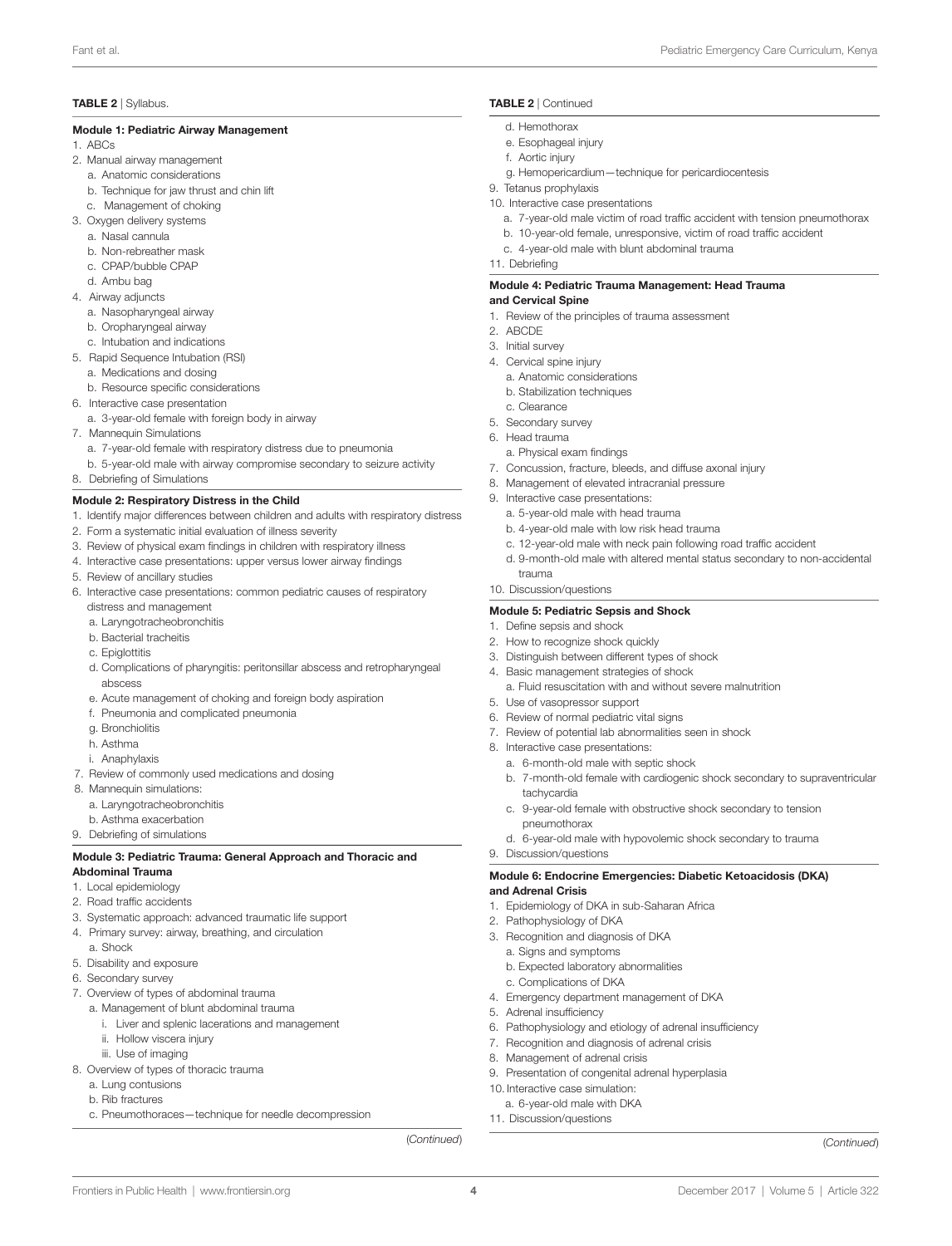#### TABLE 2 | Continued

#### Module 7: Altered Mental Status and Pediatric Toxicology

- 1. A systematic approach to the pediatric patient with altered mental status
- 2. Review of the differential diagnosis for altered mental status in the child
- 3. Review of basic management of seizures in a pediatric patient
- 4. Review of the common pediatric toxidromes and their management
- 5. Mannequin simulation
- a. Simple febrile seizure
- 6. Mannequin simulation
- a. Hypoglycemic seizure
- 7. Debriefing of simulation cases

#### Module 8: Pediatric Orthopedic Emergencies

- 1. Review of the differences between adult and pediatric musculoskeletal injuries
- 2. Review of bone development, ossification centers, Salter-Harris fractures
- 3. Review of basic approach to a fracture or musculoskeletal injury
- 4. Interactive case presentations of common pediatric orthopedic injuries with x-rays on projector screen:
	- a. Long bone fracture
	- b. Compartment syndrome
	- c. Fall onto outstretched hand
	- d. Greenstick fracture
	- e. Buckle fracture
	- f. Radial head subluxation, "Nursemaid's Elbow"
	- g. Supracondylar fracture
	- h. Clavicle fracture
	- i. Toddler's fracture
	- j. Spiral femur fracture
	- k. Fractures that require immediate orthopedic referral
	- l. The child who refuses to bear weight on lower extremity
- 5. Discussion/questions

#### Module 9: Pediatric Burn and Wound Management

- 1. Background and epidemiology of pediatric burns
- 2. Pathophysiology of burns
- 3. Classification and management of burns
- 4. Specific medications for burn management
- 5. Additional considerations in burns:
	- a. ABCDs
	- b. Useful labs
	- c. When to admit, discharge, or transfer patients
	- d. Specific burn types
	- e. Infection management
	- f. Escharotomy
- 6. Utilization of Parkland Formula for fluid management
- 7. Principles of wound management
- 8. Interactive case presentations with photographs of burns on projector a. First- through fourth-degree burns
- 9. Discussion/questions

#### Module 10: Pediatric Advanced Life Support (PALS)

- 1. Review of ABCD and overall approach
- 2. Review of normal pediatric vital sign ranges by age
- 3. Basic life support skills: giving breaths and doing compressions
- 4. Review of important resuscitation medications and dosing
- 5. Pediatric Cardiac Arrest Algorithm
- 6. Reversible Causes of Cardiac Arrest (H's and T's)
- 7. Ventricular fibrillation/Ventricular tachycardia/Asystole/Pulseless electrical activity
- 8. Pediatric Bradycardia algorithm
- 9. Common EKG findings
- 10. Pediatric tachycardia algorithm
- 11. Post-resuscitation care
- 12. Mannequin simulations
	- a. 3-year-old female found down (pulseless arrest)
	- b. 5-year-old male with bradycardia
	- c. Management of supraventricular tachycardia
- 13. Debriefing of simulations

interactive verbal cases into the didactic portion or includes 1–2 low-fidelity simulations using a pediatric or newborn mannequin following the didactic portion.

### Assessment and Feedback

The modules and overall curriculum were reviewed positively by participants. On a 5-point Likert scale, participants were asked to rank their agreement (maximum score 5) or disagreement (minimum score 1) with a series of questions regarding the curriculum. In response to the survey, the participants agreed with the following three statements: "The topic was relevant to my clinical practice" (mean Likert score of 4.5 out of 5), "The lecture was at the appropriate academic level for my learning" (mean Likert score of 4.4 out of 5), and "The lecture materials were helpful" (mean Likert score of 4.4 out of 5). Comments in unstructured written feedback were particularly positive about the case simulation component of the curriculum, and suggestions for curriculum improvement included having less lecture time and more case-based simulation scenarios. Future evaluation of the curriculum, including posttraining knowledge assessment, participant skill observations, or patient outcomes have not been done to evaluate the effectiveness of the curriculum.

### **DISCUSSION**

Postgraduate EM training is growing in sub-Saharan Africa. However, the majority of care for pediatric emergencies is still provided by practitioners without specific EM training. Given the high proportion of pediatric patients presenting to district level hospitals in limited-resource settings, it is critical to develop specific pediatric emergency care training for clinicians taking care of these patients [\(8\)](#page-6-5). Here, we describe a standard curriculum for clinicians working with acutely ill pediatric patients in limitedresource areas and demonstrate the feasibility of implementing a curriculum with clinical officers and residents at a community hospital in western Kenya.

While there are several published resources for the training of clinicians in the emergency care of children, a set of pediatric emergency care core competencies for physicians and mid-level providers has not previously been published and a modular and replicable core curriculum does not exist. The core curriculum described here is drawn from a wide range of national and international published guidelines, scientific articles, and expert consensus and was developed specifically for practicing providers in resource-limited district hospital level settings. Future directions could include transitioning this program evaluation toward a competency-specific model using the reviewed topics. Although the accompanying curriculum was tailored to the resources available at a district hospital level, it also includes best practices for settings with additional resources, with an eye toward educating providers for the future as available medical resources expand. This curriculum addresses a training gap but does not address the infrastructure gap that often exists in limited resource settings and future efforts may also include evaluation and recommendations of minimal physical resources required to treat pediatric emergencies.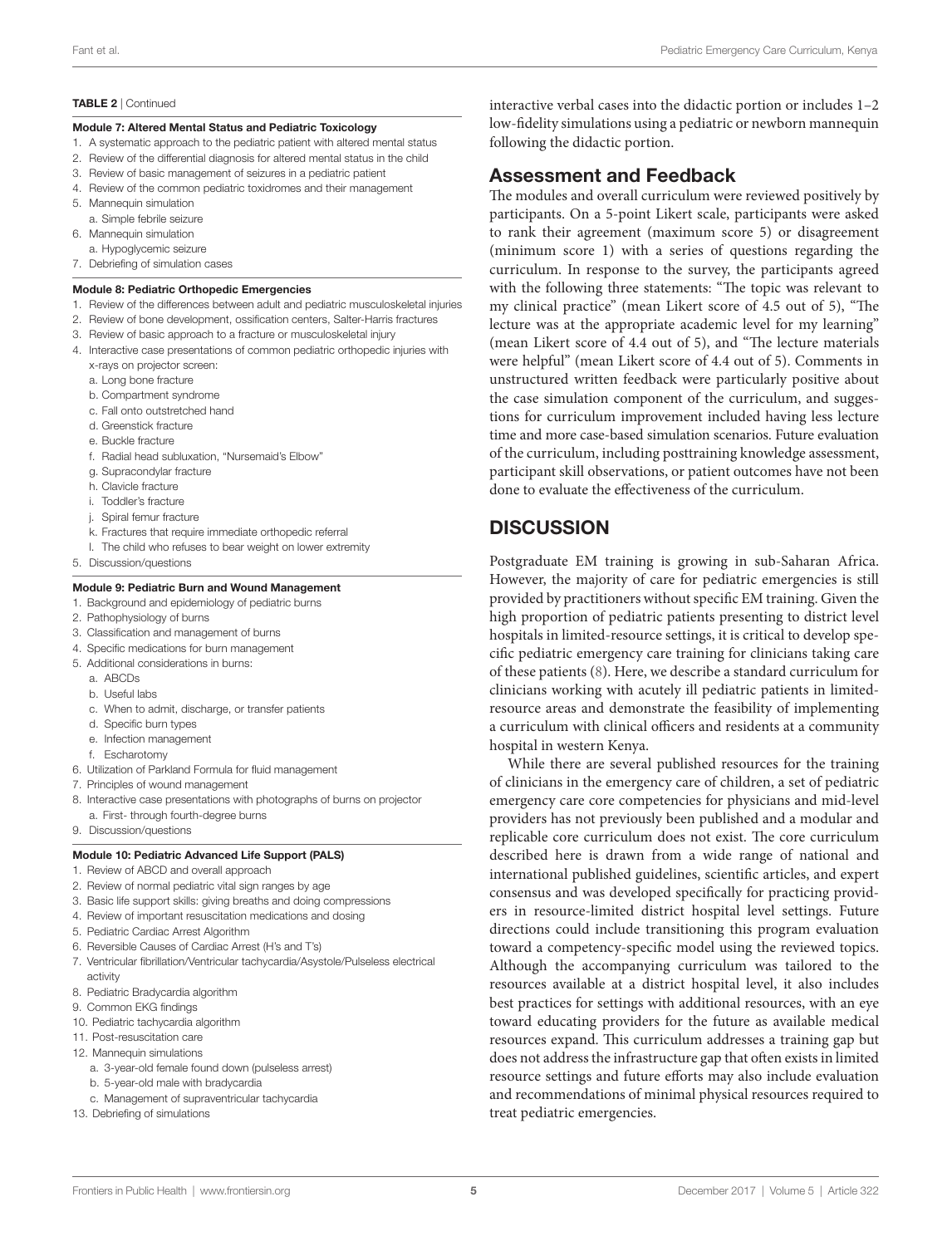The entirety of pediatric emergency care clearly cannot be reduced to a list of 10 topics and, indeed, US physician training for board certification in PEM requires a 2- to 3-year fellowship program at an accredited institution. Yet, the purpose of the core topics here established is to define the minimal, critical topics in which providers of emergency care should have training in order to provide an acceptable standard of emergency care to children. The accompanying curriculum is appropriate for both physician and mid-level providers and was well received by both groups of learners. This curriculum is not comprehensive with regards to pediatric emergency care but provides a foundational level of training in the evaluation of initial management of acutely ill children.

Our curriculum incorporates significant use of medical simulation and case-based interactive discussion. Verbal and written feedback from participants cited this as one of the most useful and well-liked aspects of the curriculum. The use of hands-on simulation and interactive case examples to optimize participants learning and attention is in keeping with adult learning best practices and is supported by existent medical education literature. It represents a key component of this curriculum in engaging and activating participants. Further studies could use the simulation aspect of the curriculum to have participants demonstrate competency in key skills and medical decision making.

The initial pilot implementation of this curriculum had several limitations. First, the literature review and curriculum are in English, which limits their applicability in non-English speaking medical settings. All of the resources used were in English, and many were adapted from US-based programs. Additionally, the number of participants was relatively small, limited to three residents and four clinical officers. As such, the results cannot be generalized to other types of providers or to a larger number of providers. Further, the curriculum was only implemented at a single site and, thus, its applicability to other hospital settings has not been established. Lastly, assessment of the curriculum was limited to learners' attitudes regarding the curriculum and did not evaluate whether knowledge was gained through participation in the curriculum, whether such knowledge affected practice, competence demonstrated, or whether patient outcomes were improved by participation in this curriculum, which is its ultimate goal.

Future efforts could expose a wider group of participants to the curriculum as well as assess pre- and postcurriculum knowledge and/or changes in practice which may result from participation in this curriculum as well as to identify learning objects for different level providers. Evaluation could include preand postimplementation performance in simulation sessions or

### REFERENCES

- <span id="page-5-0"></span>1. Wallis LA, Garach SR, Kropman A. State of emergency medicine in South Africa. *Int J Emerg Med* (2008) 1(2):69–71. doi[:10.1007/s12245-008-0033-3](https://doi.org/10.1007/s12245-008-0033-3)
- <span id="page-5-2"></span>2. Calvello E, Reynolds T, Hirshon JM, Buckle C, Moresky R, O'Neill J, et al. Emergency care in sub-Saharan Africa: results of a consensus conference. *Afr J Emerg Med* (2013) 3(1):42–8. doi:[10.1016/j.afjem.2013.01.001](https://doi.org/10.1016/j.afjem.
2013.01.001)

objective structured clinical examinations (OSCEs). Assessment of the clinicians' care of patients before and after training could be used to identify changes in practice resulting from participating in this curriculum.

# **CONCLUSION**

Here, we present core topics in pediatric emergency care developed from existent guidelines, literature review, and expert consensus, along with an accompanying curriculum to train physicians and mid-level providers in them. Our initial pilot of this curriculum was well received by learners and facilitators. This curriculum may be adapted and replicated at similar training sites in limited resource settings in sub-Saharan Africa. As emergency care continues to expand in sub-Saharan Africa, these competencies represent one means to ensure that hospitals providing emergent care to children have providers with the requisite competence to do so. Future work should focus on the generalizability of these competencies and curriculum to other settings and providers as well as examine the downstream effect on clinical practice and patient outcomes resulting from this training.

# AUTHOR CONTRIBUTIONS

The manuscript was primarily created by authors CF and KS with review and input from the additional authors. CF: Pediatric Emergency Medicine Fellow Ann and Robert H. Lurie Children's Hospital of Chicago; Massachusetts General Hospital for Children. KS: Attending, Pediatric Emergency Medicine and Hospitalist, Massachusetts General Hospital for Children. HP: Attending, Emergency Medicine, Massachusetts General Hospital; Global Health Fellow, Division of Global Health and Human Rights, Department of Emergency Medicine, Massachusetts General Hospital. KF: Attending, Pediatrics, North Shore Medical Center; Global Health Fellow, Division of Global Health and Human Rights, Department of Emergency Medicine, Massachusetts General Hospital. BN: Attending, Pediatrics, Massachusetts General Hospital. KO: Lecturer, Maseno University, and Sagam Community Hospital. TB: Chair of the Division of Global Health and Human Rights, Department of Emergency Medicine, Massachusetts General Hospital.

# ACKNOWLEDGMENTS

Division of Global Health and Human Rights, Department of Emergency Medicine, Massachusetts General Hospital. Massachusetts General Hospital for Children. Maseno University. African Institute for Health Transformation.

- 3. Mulligan T. The development of emergency medicine systems in Africa. *Afr J Emerg Med* (2011) 1(1):5–7. doi:[10.1016/j.afjem.2011.05.004](https://doi.org/10.1016/j.afjem.2011.05.004)
- <span id="page-5-1"></span>4. Doney M, Macias DJ. Regional highlights in global emergency medicine development. *Emerg Med Clin North Am* (2005) 23(1):31–44. doi:[10.1016/j.](https://doi.org/10.1016/j.emc.2004.09.011) [emc.2004.09.011](https://doi.org/10.1016/j.emc.2004.09.011)
- <span id="page-5-3"></span>5. Wen LS, Geduld HI, Nagurney JT, Wallis LA. Africa's first emergency medicine training program at the University of Cape Town/Stellenbosch University: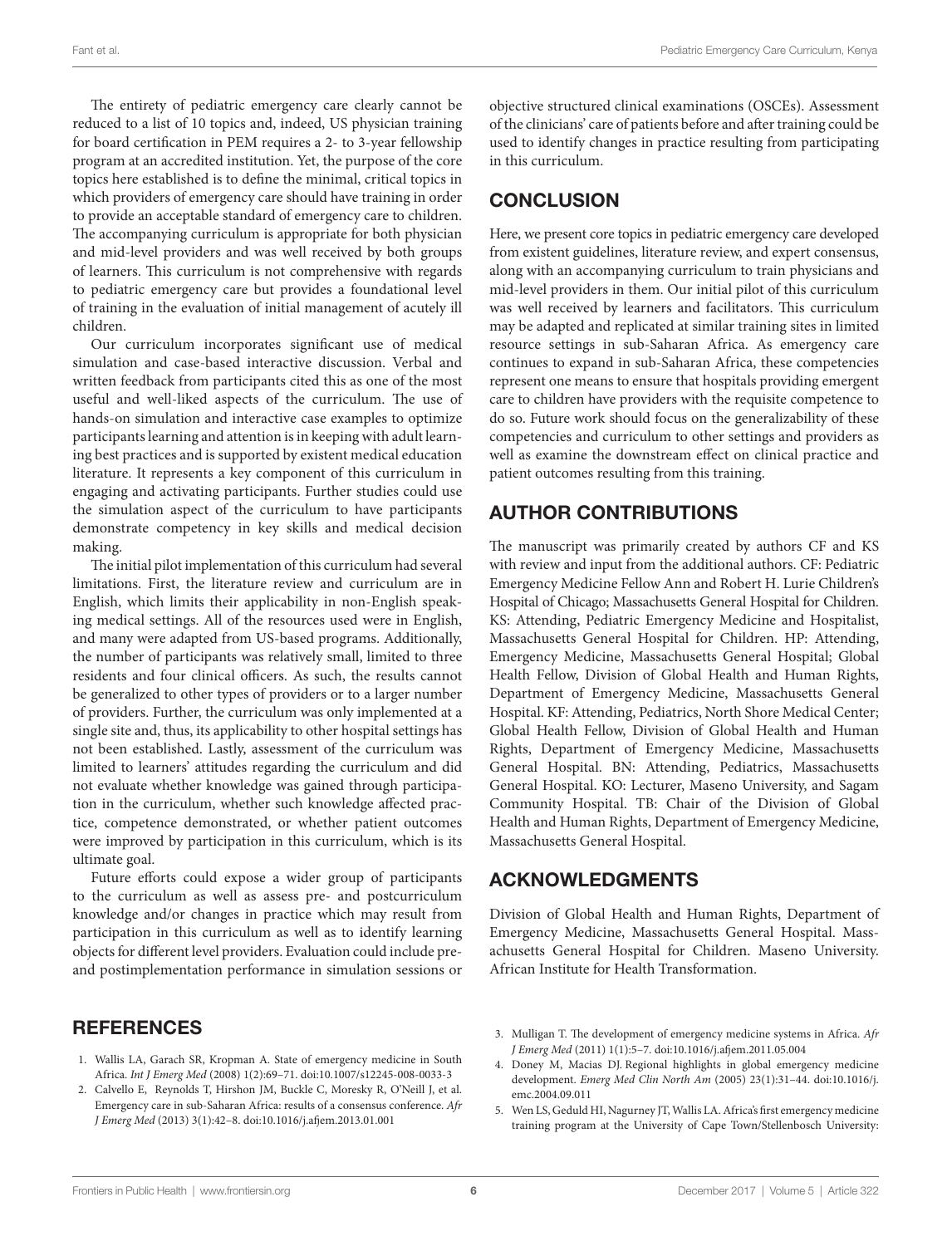history, progress, and lessons learned. *Acad Emerg Med* (2011) 18(8):868–71.

- <span id="page-6-3"></span>doi:[10.1111/j.1553-2712.2011.01131.x](https://doi.org/10.1111/j.1553-2712.2011.01131.x)  6. Caruso N, Chandra A, Kestler A. Development of emergency medicine in Botswana. *Afr J Emerg Med* (2011) 1(3):108–12. doi:[10.1016/j.afjem.](https://doi.org/10.1016/j.afjem.2011.08.002) [2011.08.002](https://doi.org/10.1016/j.afjem.2011.08.002)
- <span id="page-6-4"></span>7. Walker DM, Tolentino VR, Teach SJ. Trends and challenges in international pediatric emergency medicine. *Curr Opin Pediatr* (2007) 19(3):247–52. doi:[10.1097/MOP.0b013e32812908b8](https://doi.org/10.1097/MOP.0b013e32812908b8)
- <span id="page-6-5"></span>8. Reynolds TA, Mfinanga JA, Sawe HR, Runyon MS, Mwafongo V. Emergency care capacity in Africa: a clinical and educational initiative in Tanzania. *J Public Health Policy* (2012) 33(Suppl 1):S126–37. doi:[10.1057/jphp.2012.41](https://doi.org/10.1057/jphp.2012.41)
- <span id="page-6-6"></span>9. Kabeza AB, George N, Nyundo M, Levine AC. Development of emergency medicine in Rwanda. *Afr J Emerg Med* (2013) 3(3):103–9. doi:[10.1016/j.](https://doi.org/10.1016/j.afjem.2012.11.004) [afjem.2012.11.004](https://doi.org/10.1016/j.afjem.2012.11.004)
- <span id="page-6-7"></span>10. Khan AN, Rubin DH. International pediatric emergency care: establishment of a new specialty in a developing country. *Pediatr Emerg Care* (2003) 19(3):181–4. doi[:10.1097/01.pec.0000081244.98249.27](https://doi.org/10.1097/01.pec.0000081244.98249.27)
- <span id="page-6-8"></span>11. Wachira B, Martin IBK. The state of emergency care in the Republic of Kenya. *Afr J Emerg Med* (2011) 1(4):160–5. doi:[10.1016/j.afjem.2011.10.008](https://doi.org/10.1016/j.afjem.2011.10.008)
- <span id="page-6-0"></span>12. UNICEF. *Kenya Statistics*. (2013). Available from: [https://www.unicef.org/](https://www.unicef.org/infobycountry/kenya_statistics.html) [infobycountry/kenya\\_statistics.html](https://www.unicef.org/infobycountry/kenya_statistics.html)
- <span id="page-6-1"></span>13. Irimu G, Wamae A, Wasunna A, Were F, Ntoburi S, Opiyo N, et al. Developing and introducing evidence based clinical practice guidelines for serious illness in Kenya. *Arch Dis Child* (2008) 93(9):799–804. doi:[10.1136/adc.2007.126508](https://doi.org/10.1136/adc.2007.126508)
- <span id="page-6-2"></span>14. Thomas P, Kern DR, Hughes MT, Chen BY. *Curriculum Development for Medical Education: A Six-Step Approach*. 3rd ed. Baltimore, MD: Johns Hopkins University Press (2016).
- <span id="page-6-9"></span>15. Krug SE, Bojka T, Fein JA, Fitzmaurice LS, Frush KS, Hampers LC, et al. Joint policy statement – guidelines for care of children in the emergency department. *Pediatrics* (2009) 124(4):1233–43. doi:[10.1542/peds.2009-1807](https://doi.org/10.1542/peds.2009-1807)
- <span id="page-6-10"></span>16. Wallis L, Reynolds TA, editors. *AFEM Handbook of Acute and Emergency Care*. 1st ed. Cape Town: Oxford University Press (2014).
- <span id="page-6-11"></span>17. WHO. *Pocket Book of Hospital Care for Children: Guidelines for the Management of Common Illnesses with Limited Resources*. 2nd ed. Geneva: World Health Organization (2013).
- <span id="page-6-12"></span>18. World Health Organization. *ETAT Curriculum*. (2005). Available from: [http://](http://www.who.int/maternal_child_adolescent/documents/9241546875/en/) [www.who.int/maternal\\_child\\_adolescent/documents/9241546875/en/](http://www.who.int/maternal_child_adolescent/documents/9241546875/en/)
- <span id="page-6-13"></span>19. Health MO. *Basic Paediatric Protocols*. (2016). Available from: [http://www.](http://www.idoc-africa.org/index.php/102-home/144-bpp) [idoc-africa.org/index.php/102-home/144-bpp](http://www.idoc-africa.org/index.php/102-home/144-bpp)
- <span id="page-6-14"></span>20. Hobgood C, Anantharaman V, Bandiera G, Cameron P, Halpern P, Holliman CJ, et al. International federation for emergency medicine model curriculum for emergency medicine specialists. *Emerg Med Australas* (2011) 23(5):541–53. doi:[10.1111/j.1742-6723.2011.01489.x](https://doi.org/10.1111/j.1742-6723.2011.01489.x)
- <span id="page-6-15"></span>21. Health Education and Relief Through Teaching. *HEARTT Foundation*. (2016). Available from: <http://www.hearttfoundation.org/liberia/>
- <span id="page-6-16"></span>22. Hexom B, Calvello E, Babcock CA, Fowler R, Theodosis C, Sirleaf JA, et al. A model for emergency medicine education in post-conflict Liberia. *Afr J Emerg Med* (2012) 2(4):143–50. doi[:10.1016/j.afjem.2012.08.006](https://doi.org/10.1016/j.afjem.2012.08.006)
- <span id="page-6-17"></span>23. International Federation for Emergency Medicine. *2012 International Standards of Care for Children in Emergency Departments*. (2012). Available from: [https://](https://www.ifem.cc/wp-content/uploads/2016/03/International-Standards-for-Children-in-Emergency-Departments-V2.0-June-2014-1.pdf) [www.ifem.cc/wp-content/uploads/2016/03/International-Standards-for-](https://www.ifem.cc/wp-content/uploads/2016/03/International-Standards-for-Children-in-Emergency-Departments-V2.0-June-2014-1.pdf)[Children-in-Emergency-Departments-V2.0-June-2014-1.pdf](https://www.ifem.cc/wp-content/uploads/2016/03/International-Standards-for-Children-in-Emergency-Departments-V2.0-June-2014-1.pdf)

**Conflict of Interest Statement:** The authors declare that the research was conducted in the absence of any commercial or financial relationships that could be construed as a potential conflict of interest.

*Copyright © 2017 Fant, Schwartz, Patel, Fredricks, Nelson, Ouma and Burke. This is an open-access article distributed under the terms of the [Creative Commons](http://creativecommons.org/licenses/by/4.0/)  [Attribution License \(CC BY\)](http://creativecommons.org/licenses/by/4.0/). The use, distribution or reproduction in other forums is permitted, provided the original author(s) or licensor are credited and that the original publication in this journal is cited, in accordance with accepted academic practice. No use, distribution or reproduction is permitted which does not comply with these terms.*